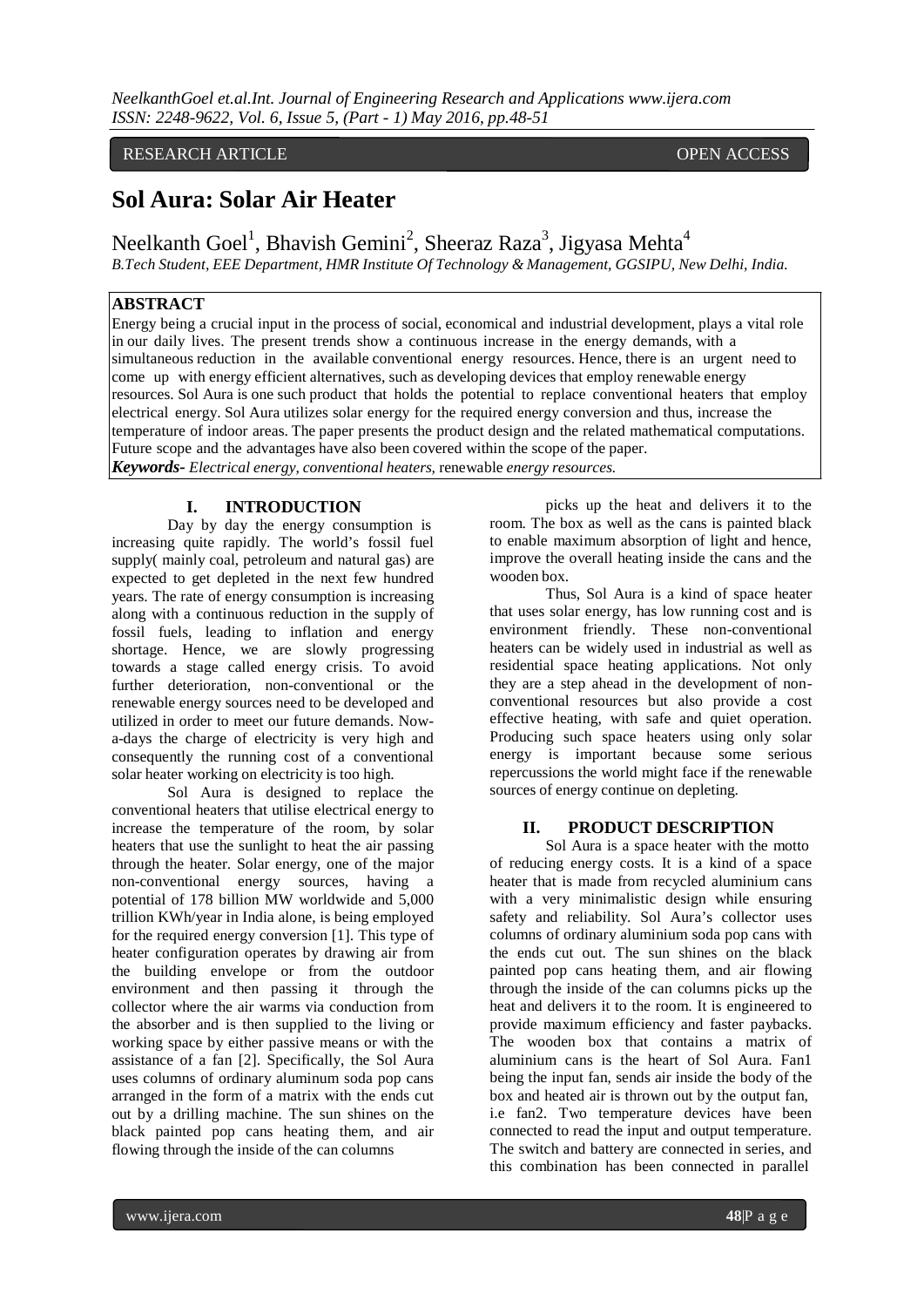with fan1 and fan2. Regulator has been connected to control the speed of the fan.



Fig.1. Sol Aura

### **A. Components Used**

The Sol Aura is a solar air heater made from recycled aluminium cans that installs with little changes to the existing home or building. Following are the components used in Sol Aura:

- Small Fan  $(x2)$
- Wood
- Soda Can (x12)
- Glass
- **Wires**
- Aluminium Foil
- Plastic Pipes
- Black Paint
- **Switch**
- 9V Battery
- Fan regulator
- Temperature reader  $(x2)$

### **B. Block Diagram**



Fig2. Block diagram of Sol Aura

### **C. Advantages of Sol Aura**

1. The first one is wind tolerance. When the wind starts howling, most other solar panels drop down flat to avoid damage. This does not seem to be an issue for Sol aura, for the unit is bolted onto the building; it's not meant to move around. An exception would be if we're talking tornado-level winds.

- 2. Your energy usage (for the blower) is efficient, only using 31 watts. The whole unit crated is still light in weight. And It is easy to install and use.
- 3. Another advantage, there is virtually no maintenance required. Rain or snow washes off the dirt; another perk from Mother Nature. So, don't rub the UV-treated coating with paper towels or use any abrasives that will damage it.
- 4. Environment saving natural resources, eliminating pollution, lessening the need for infrastructure investment and the resultant impact of infrastructure on the environment etc.
- 5. Safety and Security reduction in the need for deliveries and storage of potentially harmful materials, i.e., fuel oil, propane etc., and reduction of the requirement for foreign sources of energy.
- 6. Health reduction in the release of emission of pollutants including noxious gasses, pollutants including noxious gasses, greenhouse gases, particulate emanating from the combustion of home heating oil and other "coarse" fuels, i.e., wood, coal.

# **D. Applications**

- 1. Space heating applications Space heating for residential and commercial applications can be done through the employment of solar air heating panels. This configuration functions by extracting air from the building envelope or from the outdoor environment and providing it a path through the collector where the air gets heated via conduction from the absorber and is then outfitted to the living or working space by either passive means or with the facilitation of a fan.
- 2. Dampness removal applications- The problem of dampness in walls of rooms in houses can be eliminated with the help of Sol Aura. The output of this product can be directly linked to the damp wall with help of connecting pipes.
- 3. Process heat applications –Drying laundry and other drying applications are the process heat applications of the solar air heater. The moisture content of a material can be diminished efficiently with help of the heated air passed over the medium needed to be dried.

# **III. TESTING & CALCULATIONS**

According to the readings recorded at different positions, the maximum temperature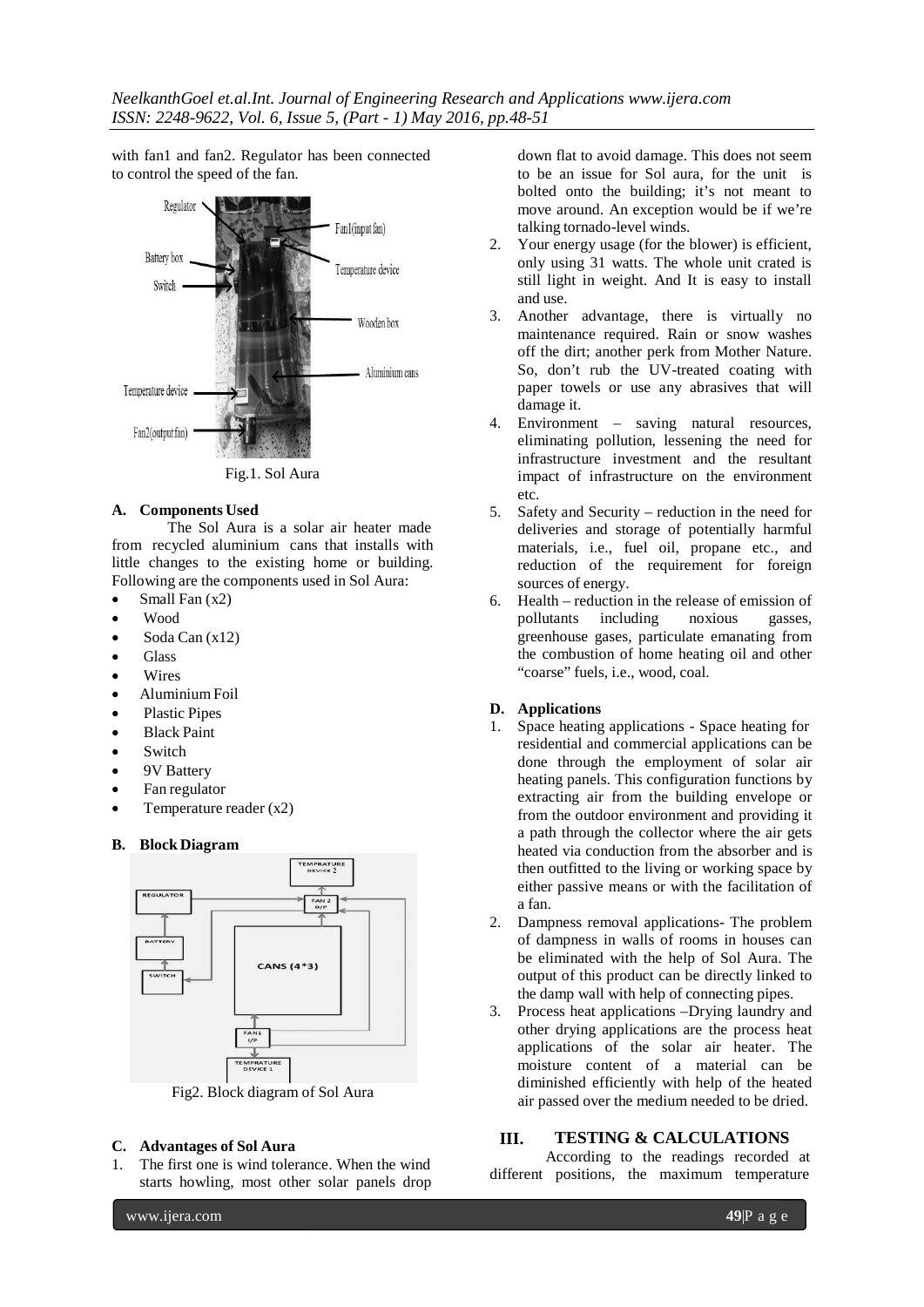difference of 16.7°C is obtained at the horizontal position and also, the average temperature difference is maximum in case of horizontal position followed by the position of product at an angle of 45°C and the minimum temperature difference is achieved at the vertical position.

Table1. Performance variation in accordance with

| the position. |
|---------------|
|               |

| <b>Position of product</b> | temperature<br>Average<br>difference |
|----------------------------|--------------------------------------|
| Horizontal                 | $9.29^{\circ}$ C                     |
| Vertical                   | $5.37^{\circ}$ C                     |
| $45^{\circ}$ angle         | $7.72^{\circ}$ C                     |

The comparison between the temperature difference obtained at different positions is depicted by a graph shown below.



Fig3. Performance variation at different product position

Reflection factor =0.039

.

Absorption factor  $=$  (depends upon the atmospheric conditions, normally lies between 0.58 to 0.95)

Size of flat plate collector is given by:-

Size of flat plate collector =  $(length \times width)$  of collector

So, Size of the flat plate collector (Acrylic glass)  $=$ 69.5 cms  $\times$  25.5 cms = 1772.25 sqcms

Effective can area is given by:- Effective can area= $pi \times (radius \times length)$  of can So, Effective can area =  $pi \times 2.9$  cms  $\times 13.5$  cms = 123.04 sqcms.

Therefore, Effective cans area =  $12 \times 123.04$  = 1476.51 sqcmsi.e 83% (1476.51/1772.25) of the collectors illumination directly heat up the cans and remaining 17% accounts for warming up the inner surroundings of the heater and the heat sustaining capability of the device.

Heat Output of the device is computed as given below:

Heat output = Temperature Rise $\times$  Air Flow  $\times$ Air Density  $\times$  Specific Heat of air Temperature rise =  $9.29^{\circ}$ C= 48.722 F

Air flow =  $3cfm/sqft$  of collector = 13.2747 cfm Air density = 0.075 lbs/cubicfoot Specific heat  $= 0.24$  BTU/lb/ $\degree$ F **Thus, the heat output = 48.722×13.27×0.061×0.24 = 9.46 BTU/Hr = 166 joules/min**

# **IV. COMPARISON WITH CONVENTIONAL HEATERS**

If one employs a conventional 2KW heater and uses it 120 days per year for 10 hours a day , at a utility rate of Rs.4.2 per unit, you will have to pay a hefty amount of Rs.10,080 , whereas, the operating cost for a non-conventional is Rs.100 only. Thus, we can say that they are not only a step ahead in the development of non-conventional energy resources but also, they hold the potential to become commercially viable.

Table2.Comparison of Sol Aura with conventional heater

| neatel                |                  |                   |  |
|-----------------------|------------------|-------------------|--|
|                       | Sol Aura         | <b>Usha 3213H</b> |  |
| Type                  | Non-conventional | Conventional      |  |
| Price                 | Rs.1500          | Rs.9500           |  |
| <b>Operating Cost</b> | Rs.100           | Rs.10.080         |  |

#### **V. FUTURE SCOPE**

The product has the flexibility to be further developed to serve the purpose of a space cooler, also acknowledging the applications of silica gel by taking into account the humidity and moisture content in air during the rainy season. Its working can be further enhanced by installing either a PV panel.

#### **VI. CONCLUSION**

Sol Aura provides an efficient alternative to the conventional heaters that have been employed at residential and industrial places for the longest time, now. There is an urgent need for the development of devices that utilise more and more non-conventional energy resources, in view of the present circumstances and this product solves the purpose very well. Being a low maintenance device, Sol Aura is also insured from ignition hazards. Not only is the product eco-friendly, quiet in operation but also holds the capability to tolerate the damage that canbecaused due to wind storms. In addition to a number of advantages that the device offers, one of the most important points to be considered is that Sol Aura has been able to increase the temperature of input air by approximately 17°C. Moreover, the investment and the operating cost of the device is quite thrift and economical in comparison to the capital requirements of a conventional heater. Hence, it